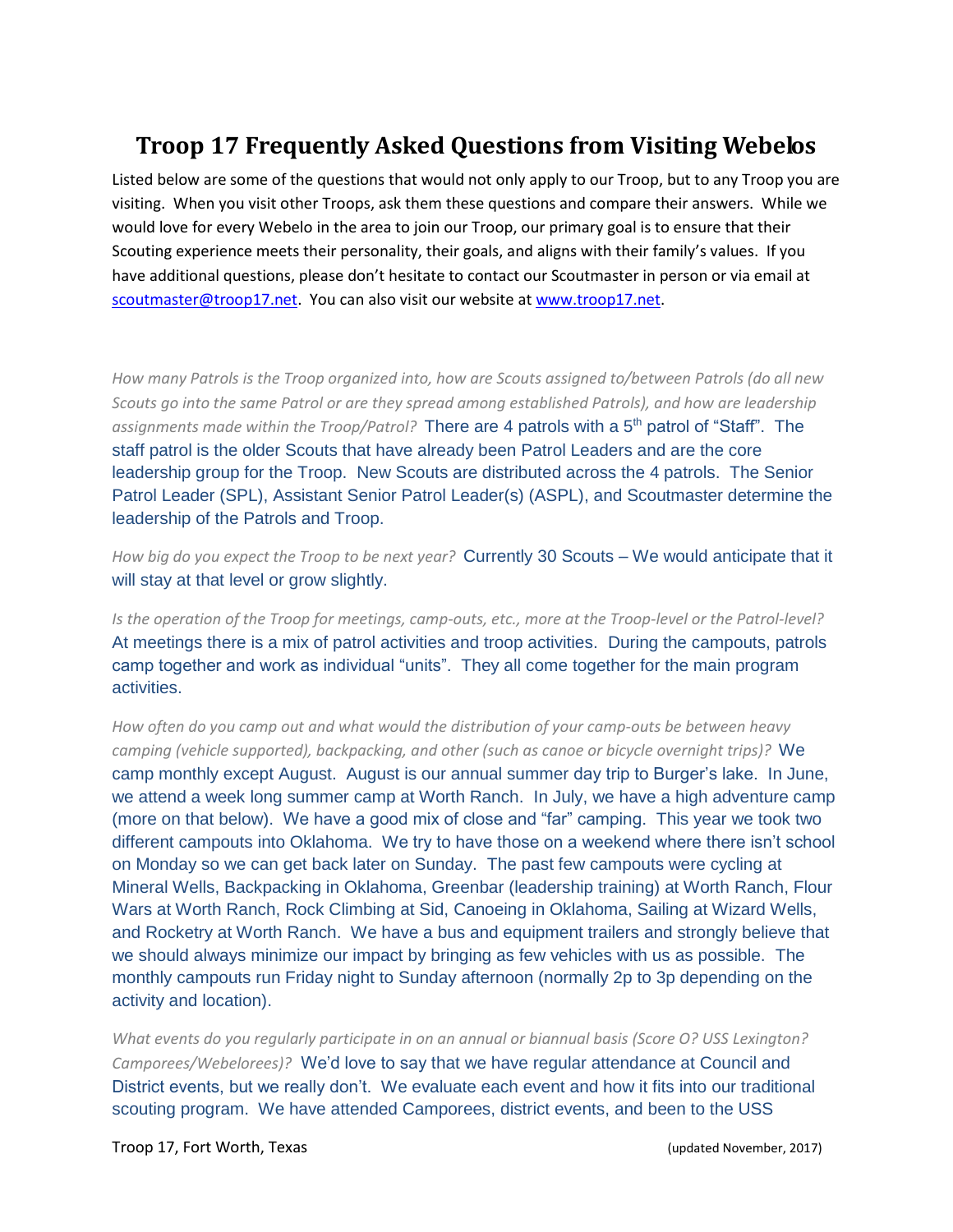Lexington as part of our camping program in the past. We always want to ensure that the event or program meets our goals and traditional Scouting values.

*What special events (Philmont, Sea Base, Jamboree) do you anticipate doing in the next few years and how often do you undertake these type of events?* We have been lucky to have multiple treks to Philmont over the past few years (we generally attend Philmont every other year). In non-Philmont years, we take the troop on our own high adventure trips. In 2017, we took the Troop to Scotland for two weeks of backpacking and camping with Scouts from all over Europe. In 2016, we had two crews spend 12 days in the New Mexico back country at Philmont Scout Ranch. In 2015, we took 3 crews of 8 to the Boundary Waters on the Canadian border for two weeks of canoeing. In 2014, we camped in the national forest in Red River, New Mexico. We hiked/climbed Wheeler Peak, the highest point in New Mexico, during our 10 day stay there. In 2013, 2011, 2009 (and so on), we were in Philmont. In 2012 we toured South Texas and spent several days camping and hiking in Big Bend National Park. In 2010, we travelled to the International Scout Camp in Kandersteg, Switzerland (this is a year round international jamboree). In 2008, we went to Red River (we've been camping there for 20+ years). In other years, the troop has travelled to Colorado, Belize, the Northern Tier, and Sea Base.

*What near term / summer activities are planned that entry-level scouts might participate in?* Summer camp is in June. All scouts are encouraged to attend. Other monthly campouts are on the online calendar at [www.troop17.net/calendar](http://www.troop17.net/calendar) - these are open to all Scouts!

*What service projects is the Troop involved in?* In addition to individual Eagle Scout projects (10-15 per year), the troop is active with several groups including several elementary schools, and TCU. We actively work with the Worth Ranch Committee to work service projects at the camp.

*How often (and on what nights/at what times) does the Troop or Patrols meet?* The troop meets every Tuesday from 7:30 to 9pm at the Harry Male Scout Lodge (named after the first Scoutmaster).

*What percentage of meetings and weekend trips are Scouts expected to attend?* We require 50% participation (for both meetings and camping) to continue advancing in the troop. We definitely understand that boys have other events in their lives. We want scouting to continue to be part of their lives also.

*What are the expectations with regards to uniforms at meetings and events?* Uniforms are one of the methods of Scouting and we strongly encourage boys to attend in their full Class "A" uniform at every meeting. We have a supply of gently used uniforms for anyone needing assistance in acquiring a uniform. Donations to our supply are also appreciated.

*What are the expectations/opportunities for parental involvement (fund raising, accompanying the troop on trips/camp outs, merit badge counseling or other volunteer opportunities)?* We probably have the best group of regular adult volunteers that we have seen working with a youth organization. We also have a great group that camps with the troop. The adults camp and act just like an additional patrol. The "Outstanding Father's" (OF) patrol has their own patrol leader that organizes the group for each campout. While we are on a campout, our primary function is to quietly supervise to ensure the security and safety of the boys. The SPL and staff continue to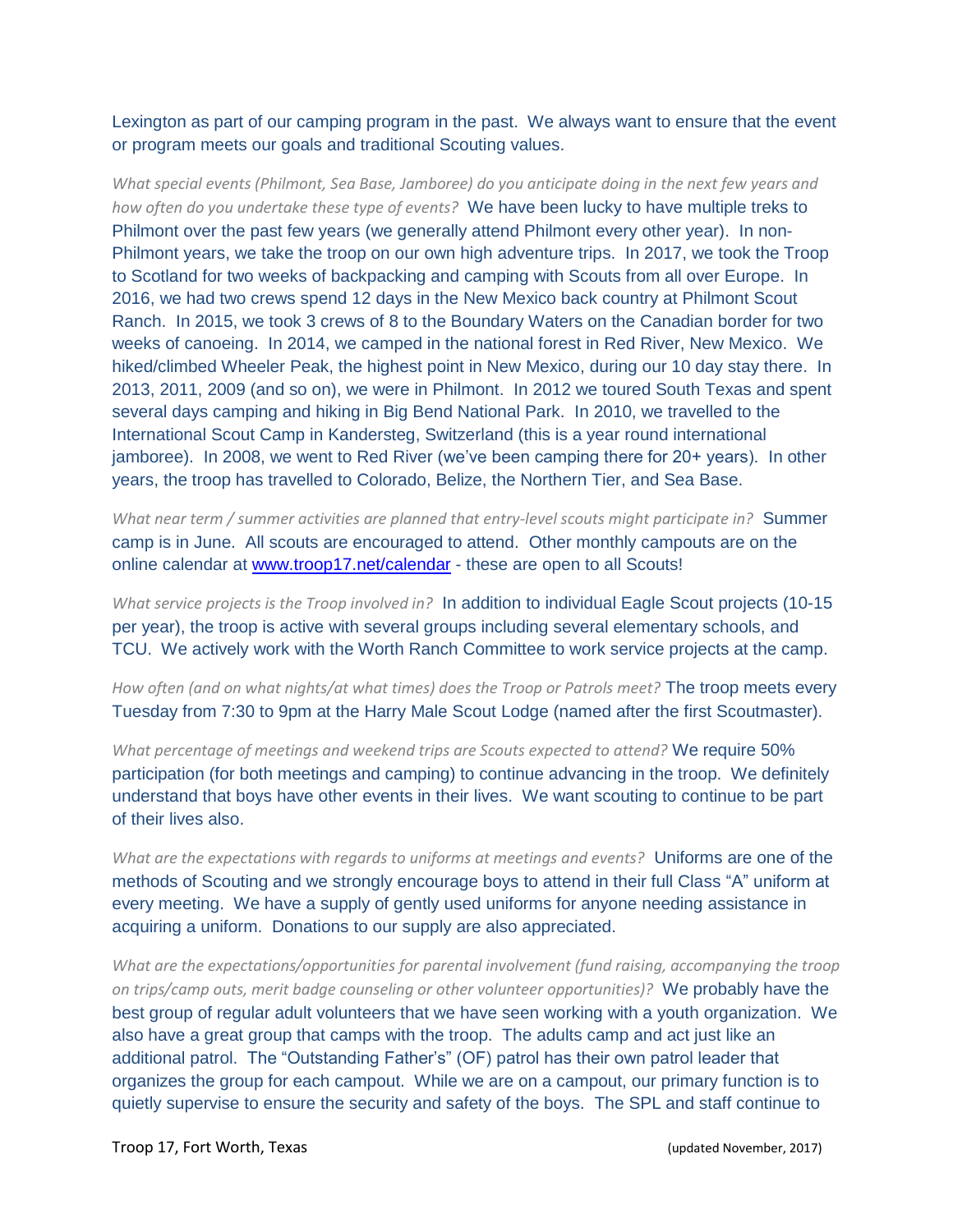lead the program and activities. The Scoutmaster regularly "tours" the camp with another adult to check on the boys and keep an open dialog with them.

Outside of camping weekends, we strongly believe in a close, personal Merit Badge advisor relationship. We feel that we can provide a rich, meaningful experience with a knowledgeable professional that has a deep understand of the topic. Merit badge colleges tend to "crank out" merit badges. We encourage parents to volunteer where they can.

We have several fundraisers throughout the year that can always use parental support. Our primary fundraiser is our concession stand at Amon Carter stadium for all TCU home football games and the Armed Forces Bowl. We have been working with TCU and the concessionaire for 5+ years and have a top selling stand in the stadium.

*What is your philosophy when it comes to Scouts making it to Eagle Scout?* We want every Scout to reach the rank of Eagle. One of the things that differentiate scout troops, however, is their approach to the rank of Eagle Scout. Eagle Scout is the highest rank that a scout can attain and we take it seriously. Some troops push their boys hard through advancement and they earn their Eagle rank at 14 and 15 years old. The thought is "get them through" before they get distracted by the "fumes" – perfume and gasoline (girls and cars).

Our philosophy is to maintain the boys through their older years so that when the fumes hit them, they still have the foundation of Scouting for them to fall back on when they are facing decisions and influences that potentially change the course of their lives. Keeping the boys engaged through age 16 and 17 helps them fully understand the skills and activities they are working through on their way to the rank of Eagle Scout. Having older boys still engaged in the troop also makes the troop a more mature group with deeper leadership experience. We firmly believe in a boy lead troop.

The Scoutmaster's primary job and responsibility is to mentor and support the SPL. The SPL is responsible for designing and implementing the program for the troop. He has assistants and a staff that are there to support him. Adults in the Troop handle the basic administration tasks associated with the troop and the "back end" support. Without this depth of older scouts, we would not be able to put on our high adventure programs.

*When can we visit?* Visitors are always welcome at our meetings! While we meet every week, we may not always have a regular meeting activities scheduled. Please feel free to visit our website calendar at<http://www.troop17.net/calendar> prior to visiting. If you (or your son) are already a Scout, please come in your uniform too. We have additional information about the Troop for parents and will have the boys participate in the meeting with the Scouts.

*Where do you meet?* We meet at 2690 Sandage Avenue in Fort Worth at the Harry R. Male Scout Lodge on the grounds of St. Stephen Presbyterian church (our chartering organization). We are close to TCU and the Fort Worth Zoo at the intersection of Sandage Avenue and McPherson Avenue. Directions and a map are at [http://www.troop17.net/contact.html.](http://www.troop17.net/contact.html)